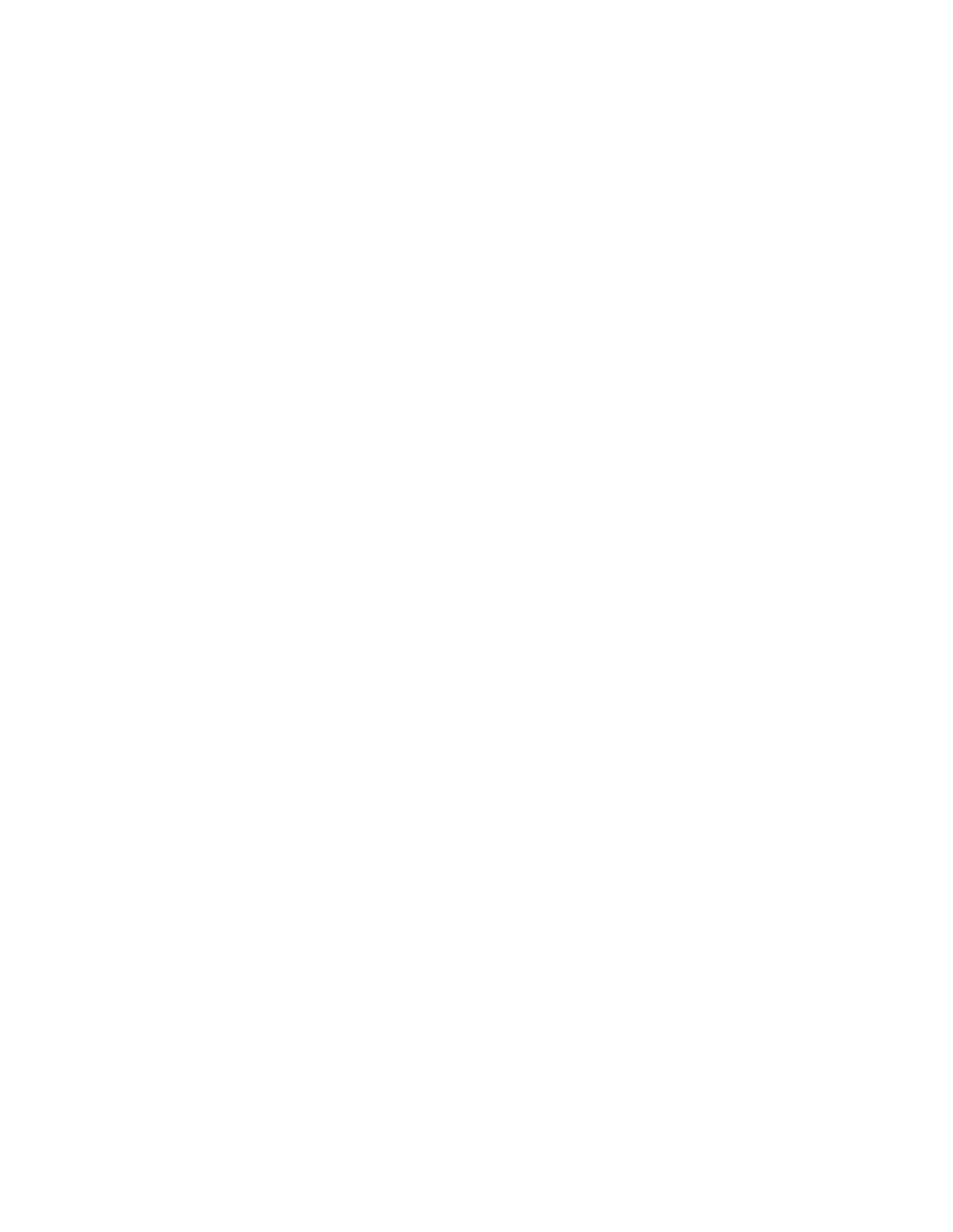# TABLE OF CONTENTS

| Section                 | Page      |  |  |  |
|-------------------------|-----------|--|--|--|
| $\mathbf{1}$            |           |  |  |  |
| $\overline{2}$          |           |  |  |  |
| 3                       |           |  |  |  |
| $\overline{\mathbf{4}}$ | 41<br>4.2 |  |  |  |
| 5                       |           |  |  |  |
| 6                       |           |  |  |  |
| $\overline{7}$          |           |  |  |  |

#### Appendices

| A | Greenhouse Gas Calculations |
|---|-----------------------------|
|   |                             |

Site Plan  $\sf B$ 

CalEEMod Construction Modeling Outputs  $\mathsf{C}$ 

#### **Tables**

| Table 1 |  |
|---------|--|
| Table 2 |  |
| Table 3 |  |
| Table 4 |  |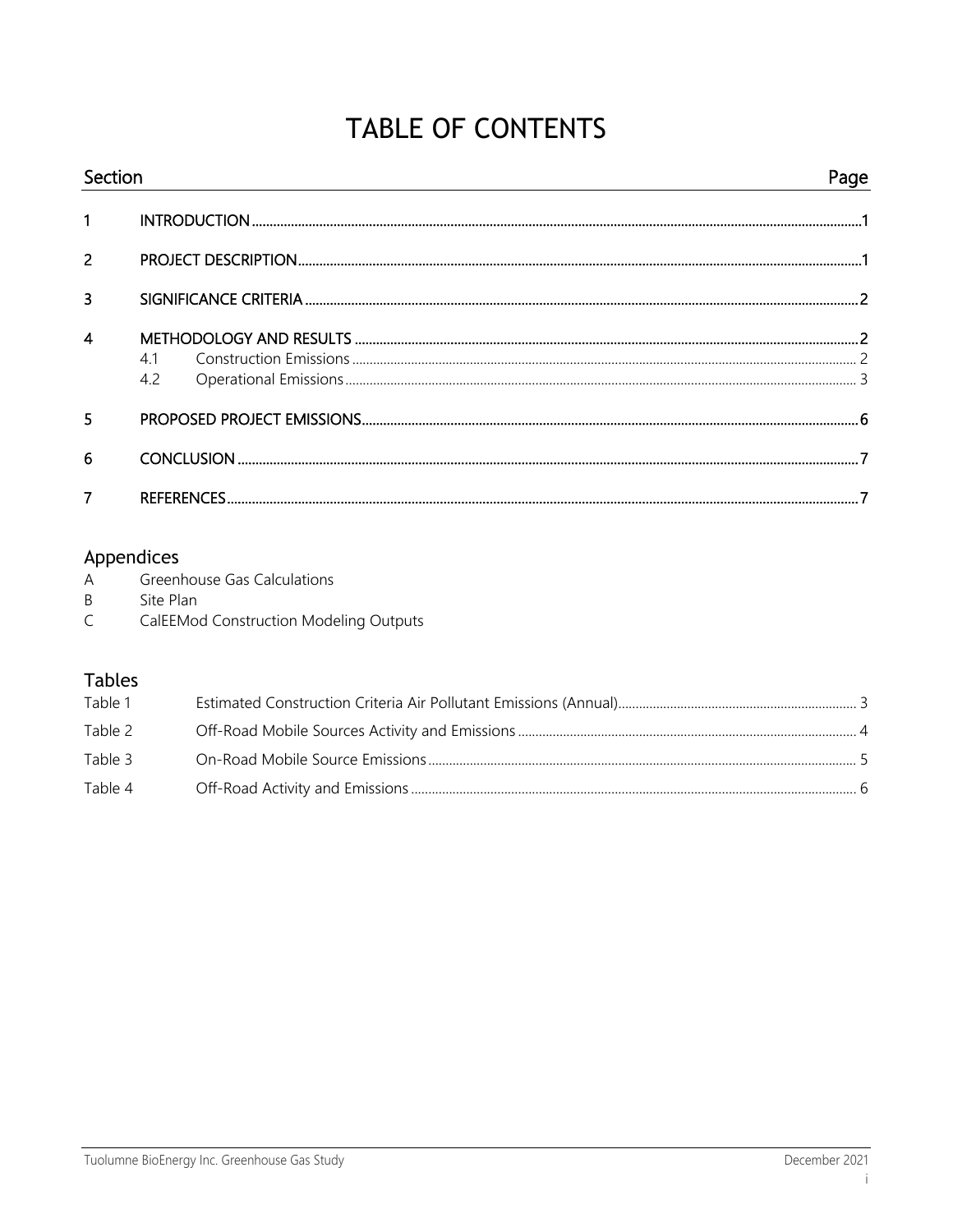This page intentionally left blank.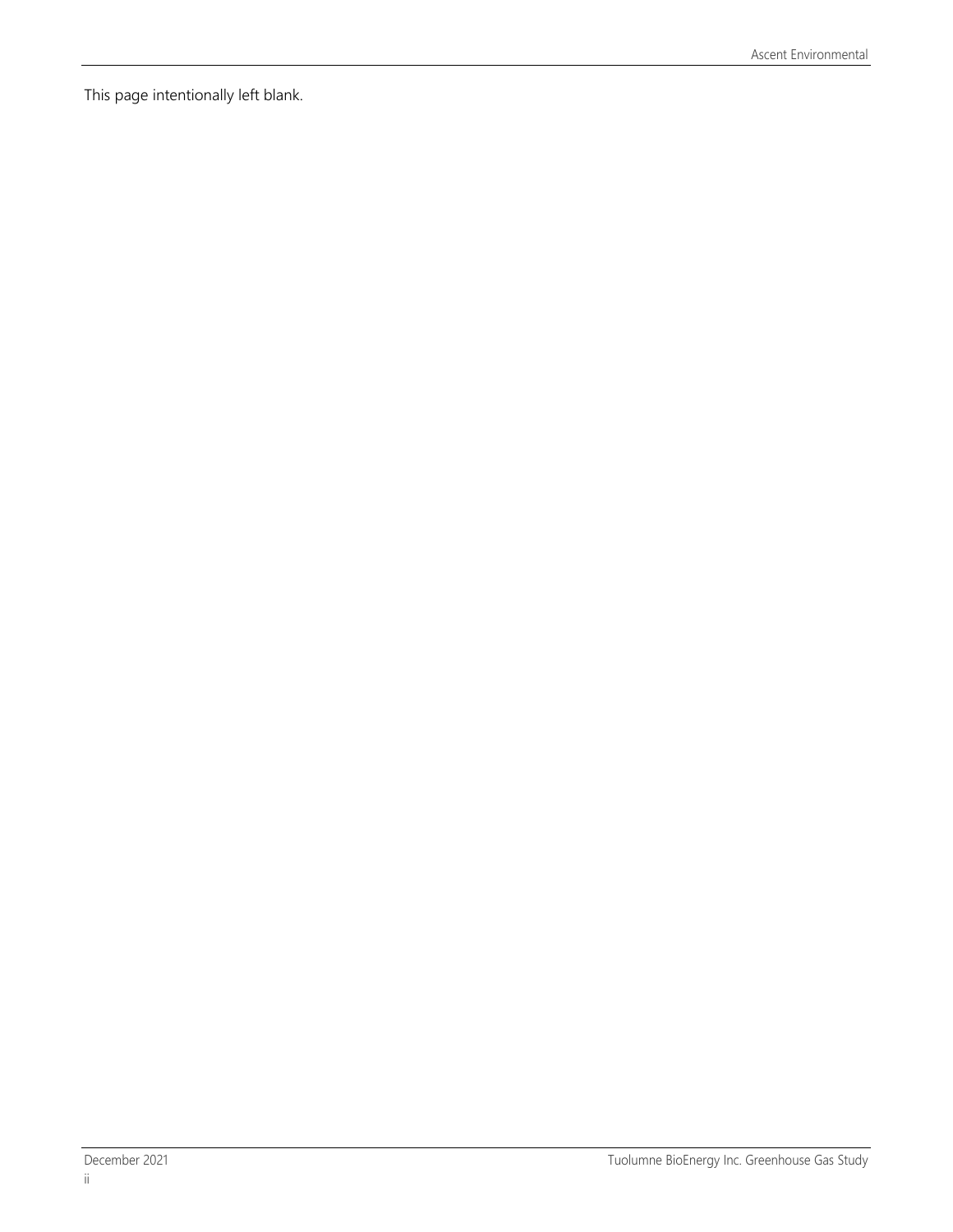# 1 INTRODUCTION

Ascent Environmental (Ascent) is conducting a comprehensive greenhouse gas (GHG) emissions assessment for the Tuolumne Bioenergy Woody Biomass Pellet Manufacturing Facility (Project) to determine the significance of the Project's estimated emissions to support environmental review pursuant to the National Environmental Policy Act (NEPA) and the California Environmental Quality Act (CEQA). The Project proposes to construct and operate a woody biomass pellet manufacturing facility in Sonora, CA. The biomass feedstocks would be sourced from low-market value biomass piles accumulated at and left over from various forestry thinning and logging sites within 40 miles of the Project site. Without the Project, these biomass piles would otherwise be subject to open pile burning.

This report presents the methodology and results of the estimated the GHG emissions from the Project in comparison with emissions offset through the avoidance of open pile burning of the same biomass feedstock.

# 2 PROJECT DESCRIPTION

The project proposes to construct and operate a woody biomass pellet manufacturing facility (pellet mill) on a 3.27 acre leased property in an industrial business park in Sonora, CA, located in Tuolumne County. According to the California Biomass Utilization Facility Feedstock Supply Report, the project would have access up to 44,000 bone dry tons (BDT) of biomass annually (Department of Housing and Community Development 2018: Table 5.3). The pellet mill is expected to produce between 29,000 and 31,000 tons of wood pellets per year, with a maximum production capacity of 31,200 tons per year. Approximately 9,293 BDT of additional biomass would be used to fuel the on-site combined heat and power (CHP) system proposed for the facility. In total, the facility would consume between 38,293 and 40,493 BDT of biomass. The CHP system will provide heat and electricity for biomass drying, the pellet mill, and other on-site energy needs (e.g., office space, outdoor lighting). The biomass on-site would also be handled via enclosed electrical receivers and conveyers and off-road material handling equipment. The pellet mill would have the ability to run 24 hours per day (up to 8,000 hours per year), 7 days per week, and 333 days per year. Haul trucks are assumed to operate 5 days per week and 42 weeks per year (240 days per year).

The project would source its biomass from small understory trees, shrubs, and limbs and branches left over from forest thinning and fire fuel reduction on U.S. Forest Service and private lands within 40 miles of the project site. In the absence of the project, under existing conditions, the 44,000 BDT of biomass is pile burned annually, generating criteria air pollutants and greenhouse gas (GHG) emissions. GHG emissions from the project are evaluated in a separate Greenhouse Gas Study for this project.

Under the project, the biomass piles would be collected and chipped at two different zones, located up to 20 miles (Zone 1) and 40 miles (Zone 2) from the project site. Deliveries would be made to the project site five days per week. At the project site, the chipped biomass would be dried in a biomass dryer, heated by the CHP system, until it reaches a 12 percent moisture content. About 24 percent of the dried biomass would be used to fuel the CHP system and the remaining biomass would be processed in the pellet mill to manufacture wood pellets. Most material handling will be done via electric conveyer belts and receivers. On-site material handling would also include the use of off-road equipment, such as a yard tractor with a hooklift trailer to dump bins into a receiver or stack and store pallets of finished bagged pellets. The manufactured wood pellets would then be shipped for retail distribution. Waste ash (approximately 700 tons per year) would also be disposed at a compost facility less than one mile from the project site.

The project would purchase all new off-road equipment and on-road trucks to support the operations.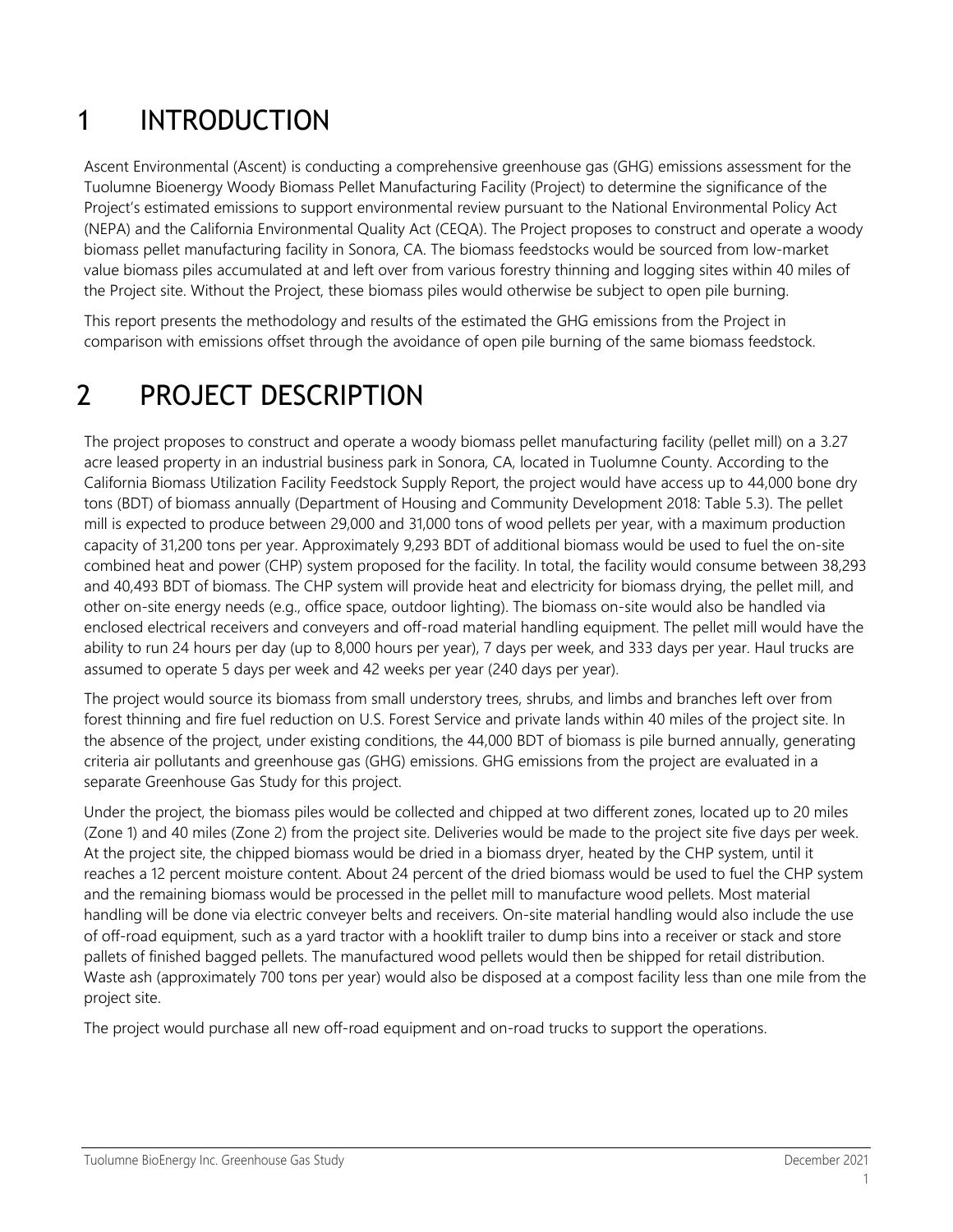# 3 SIGNIFICANCE CRITERIA

Impacts from the Project would be significant if the project would exceed either of the following significance criteria. Because no applicable local or federal criteria have been adopted for GHG emissions for this type of facility, significance criteria are based on Appendix G of the State CEQA Guidelines, which account for the context and intensity of direct, indirect, and cumulative effects:

- generate GHGs, either directly or indirectly, that may have a significant impact on the environment; or
- conflict with an applicable plan, policy, or regulation adopted for the purpose of reducing the emissions of GHGs.

As of May 2021, Tuolumne County and the Tuolumne County Air Pollution Control District (TCAPCD) does not have an adopted GHG threshold for the purposes of determining significance under CEQA or NEPA. California Air Resources Board's *California's 2017 Climate Change Scoping Plan* (Scoping Plan) states that, for project-level GHG thresholds,

*Absent conformity with an adequate geographically-specific GHG reduction plan as described in the preceding section above, CARB recommends that projects incorporate design features and GHG reduction measures, to the degree feasible, to minimize GHG emissions. Achieving no net additional increase in GHG emissions, resulting in no contribution to GHG impacts, is an appropriate overall objective for new development. (CARB 2017:101)*

As such, the project would be considered significant if it results in a net increase in GHG emissions compared to existing conditions. This threshold is specific to the proposed Project and may not necessarily apply to other projects in the county.

# 4 METHODOLOGY AND RESULTS

Construction and operation of the Project would result in GHG emissions. The primary GHGs of concern generated by the Project would be carbon dioxide ( $CO<sub>2</sub>$ ), methane ( $CH<sub>4</sub>$ ), and nitrous oxide ( $N<sub>2</sub>O$ ). These GHGs are collectively represented as "carbon dioxide equivalents" (CO2e), using global warming potential (GWP) factors recommended in the Intergovernmental Panel on Climate Change's (IPCC) Fourth Assessment Report to be consistent with the State's GHG inventory methodology (CARB 2021a). For example, a gas with a GWP of 10 is 10 times more potent than CO<sub>2</sub> over 100 years. The use of GWP allows GHG emissions to be reported using CO<sub>2</sub> as a baseline. Carbon dioxide equivalents are the sum of each GHG multiplied by its associated GWP. This essentially means that 1 metric ton of a GHG with a GWP of 10 has the same climate change impacts as 10 metric tons of  $CO_2$ . For CH<sub>4</sub> and N<sub>2</sub>O, the GWP factors recommended by IPCC's Fourth Assessment Report are 25 and 298, respectively.

Detailed calculations and assumptions can be found in Appendix A.

#### 4.1 CONSTRUCTION EMISSIONS

The Project would construct the proposed woody biomass pellet manufacturing facility on a 3.27-acre lot. The existing lot is undeveloped and has minimal vegetative cover. Construction of the proposed facilities would require site preparation and grading activities. Based on the Project site plan, the Project would construct a 4,000 square foot (sf) manufacturing facility, a 5,000-sf covered outdoor storage area, two 100-foot diameter chip storage silos, outdoor standalone equipment (e.g., dryer, battery, bins, chip receivers, furnace), 10,200 sf of flatwork concrete, 3,300 sf of landscaped area, 3,600 sf of pavement, and a 22,000-sf graveled storage yard. According to TBI, the outdoor standalone equipment is assumed to come preassembled and would require cranes for equipment placement (TBI 2021). Construction is assumed to begin in February 2022. The Project site plan is included in Appendix B.

GHG emissions from construction of the proposed Project were modeled using the California Emissions Estimator Model (CalEEMod), version 2016.3.2 (California Air Pollution Control Officers Association 2016). A newer version of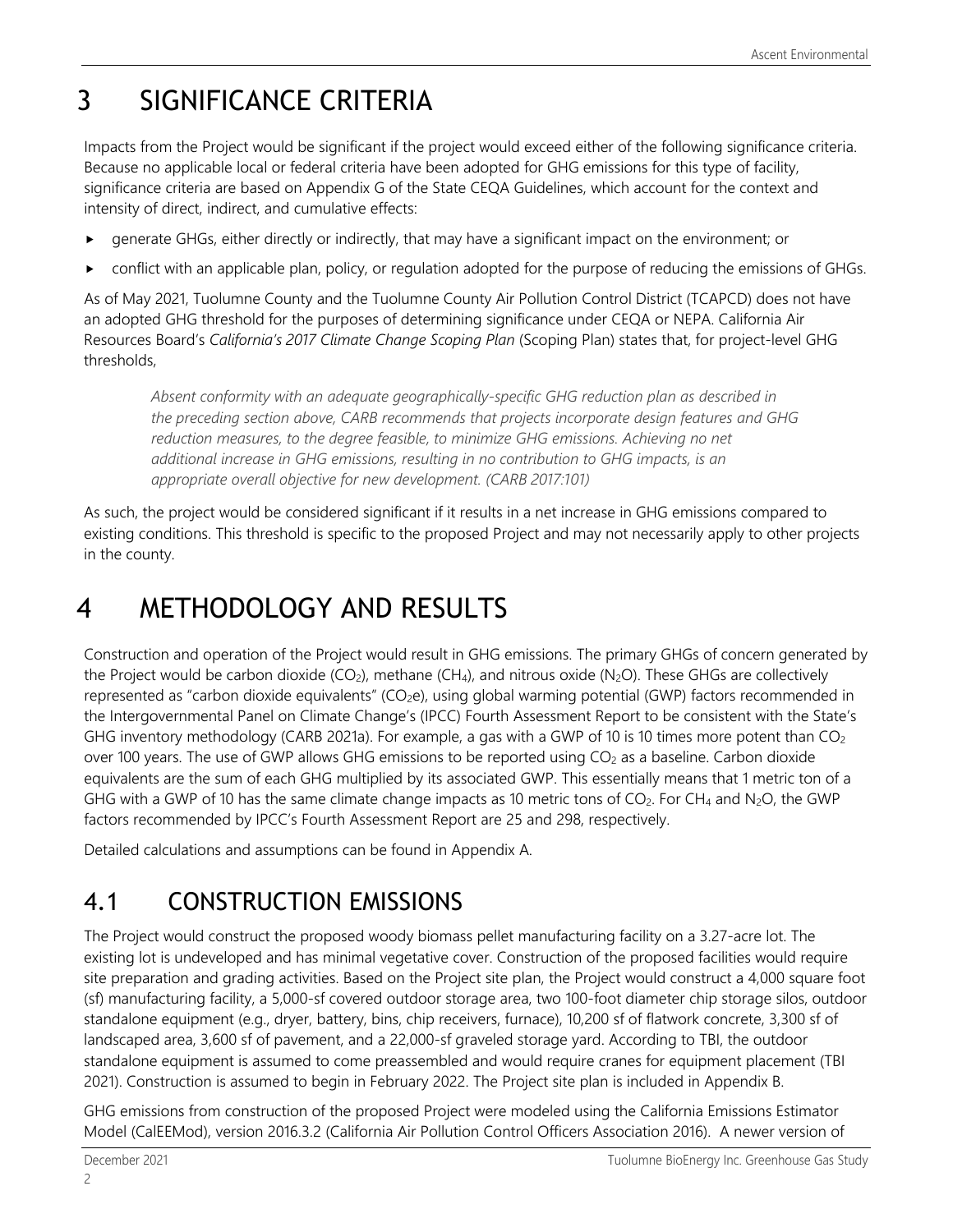CalEEMod (version 2020.4.0) is available, but was released on June 23, 2020, after the first draft of the Greenhouse Gas Study was already completed. Based on the information and assumptions described above, CalEEMod estimated a construction duration period of approximately four months, with construction activities ending by June 2022. Construction activities were assumed to occur for 8 hours per day and 5 days per week. The proposed land uses were matched to the most similar land use types available in CalEEMod, which CalEEMod uses to estimate default modeling assumptions (e.g., the construction phasing durations, number of equipment, equipment hours per day, and worker trips). These assumptions are shown in the CalEEMod output remarks in Appendix C. Material hauling emissions during the grading phase were adjusted to account for the gravel that would be needed for the storage yard, assuming a depth of eight inches and an average weight of 1.35 tons per cubic yard of gravel (Inch Calculator 2021). Additional modeling details can be found in Appendix C.

Based on the modeling conducted, construction activities are estimated to result in 92 metric tons (MT) of MT CO<sub>2</sub>e over the four-month construction period. In absence of guidance from the TCAPCD and in light of recommendations from other air districts, the construction emissions were amortized this across an average 30-year project lifetime, resulting in an annualized emissions of 3 MT CO2e per year (Placer County 2016). Based on the modeling conducted, Table 1 shows the estimated annual and amortized GHG that would result from construction activities over the fourmonth construction period.

| Phase                                                    | CO <sub>2</sub> e (MT/year) |  |  |
|----------------------------------------------------------|-----------------------------|--|--|
| Site Preparation                                         | 1.61                        |  |  |
| Grading                                                  | 3.46                        |  |  |
| <b>Building Construction</b>                             | 78.39                       |  |  |
| Paving                                                   | 6.64                        |  |  |
| Architectural Coating                                    | 1.50                        |  |  |
| Construction Total (MT/year)                             | 91.60                       |  |  |
| Amortized Construction Emissions over 30 years (MT/year) | 3.05                        |  |  |

<span id="page-6-0"></span>

| Table 1 | <b>Estimated Construction Criteria Air Pollutant Emissions (Annual)</b> |  |
|---------|-------------------------------------------------------------------------|--|
|         |                                                                         |  |

Note:  $CO<sub>2</sub>e$  = carbon dioxide equivalent, MT = metric tons, PM<sub>10</sub> = inhalable particle with diameters of 10 micrometers or smaller, CO = carbon monoxide, TCAPCD = Tuolumne County Air Pollution Control District, NA = not applicable, lb = pounds.

Source: Modeled by Ascent Environmental., Inc. in 2021

## 4.2 OPERATIONAL EMISSIONS

Operation of the proposed Project would involve chipping at the forest biomass pile collection sites, hauling the chips to the pellet mill, drying and milling of the chips at the mill, and delivery of the wood pellets for retail sale. These activities would result in GHG emissions from the operation of diesel chipping and biomass handling equipment, worker trips to the collection sites and pellet mill, diesel truck haul trips between the biomass collection sites, pellet mill, and retail distribution; and combustion of a portion of the biomass in a CHP system to provide heat and electricity to power the pellet mill and other accessory buildings and lighting. The proposed Project would not use natural gas or grid-based electricity but would operate a standby generator for initial system start-up and emergencies. Pellet mill operations are assumed to occur 33 days per year and up to 8,000 hours per year, and the first full year of operation would begin in 2023. Haul trucks and field operations are assumed to operate 240 days per year, or 5 days per week and 48 weeks per year.

The modeling assumptions for the off-road mobile sources, on-road mobile sources, biomass combustion at the pellet mill, and offset emissions from avoided pile burning are described in the following sections. Detailed calculations and assumptions can be found in Appendix A.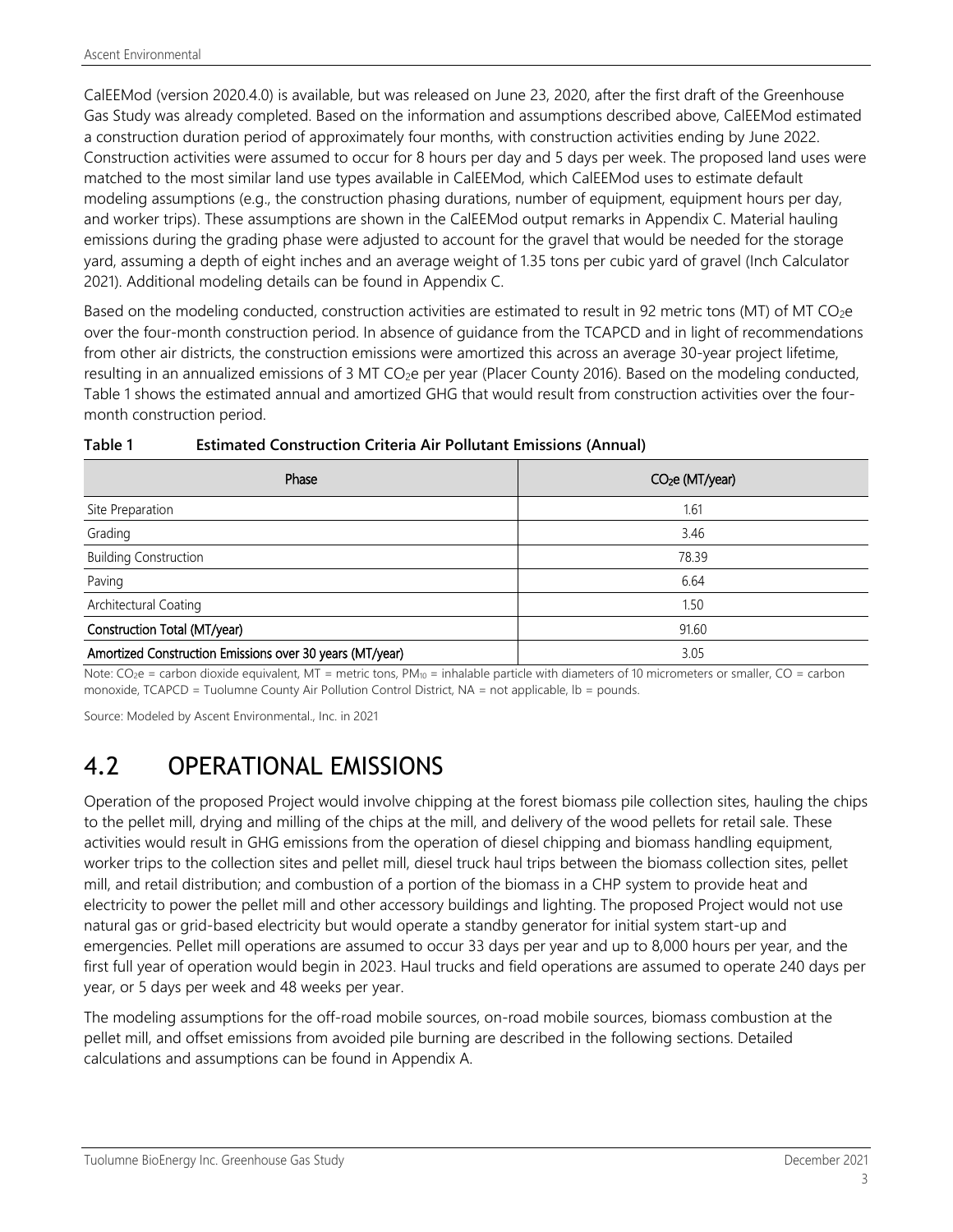## 4.2.1 Off-Road Mobile Sources

Off-road mobile sources used during project operations include diesel-fueled chippers, forwarders, tractors, and other material handling equipment. Based on information provided by TBI, equipment at the forest collection sites would include all new 500-horsepower (hp) Bruks chippers attached to 285-hp Ponsse forwarders and one 217-hp JBC 4220 field tractor (TBI 2021). During biomass collection, three chippers and three forwarders are assumed to operate, one set in Zone 1 and two sets in Zone 2, based on the amount of biomass available in each Zone (TBI 2021). This equipment would operate 8 hours per day and 240 days per year. During pellet mill operations, diesel off-road equipment, such as tractors, are assumed to handle material at various stages of the manufacturing process (TBI 2021). (Patenaude pers. comm., 2021a, 2021b).

The proposed off-road equipment was matched with emission factors from the CARB's OFFROAD 2017-ORION model, version 1.0.1 (CARB 2021b), corresponding to the equipment type, 2022 model years, and horsepower rating, to quantify the GHG emissions from off-road mobile sources. The activity and equipment assumptions, emission factors, and calculated emissions are shown in Table 2. Additional modeling information is available in Appendix A.

| Activity                                  | Off-Road<br>Equipment | Number of<br>Equipment | <b>OFFROAD</b><br>2017 Engine<br>Bin (hp) | Hours per<br>year per<br>equipment | Load<br>Factor <sup>3</sup> | Emissions<br>Factor<br>(kg CO <sub>2</sub> /hr) | <b>Emissions</b><br>(MT CO <sub>2</sub> /year) |
|-------------------------------------------|-----------------------|------------------------|-------------------------------------------|------------------------------------|-----------------------------|-------------------------------------------------|------------------------------------------------|
| <b>Forest Biomass Collection</b>          | Chipper (450 hp)      | 3                      | 600                                       | 2080                               | 0.4                         | 75.7 <sup>1</sup>                               | 188.9                                          |
|                                           | Forwarder (200 hp)    | 3                      | 175                                       | 2080                               | 0.4                         | $63.4^2$                                        | 62.4                                           |
| <b>Forest Biomass Collection Subtotal</b> |                       |                        |                                           |                                    |                             |                                                 | 251.2                                          |
| Pellet Mill Operations                    | <b>Yard Tractor</b>   |                        | 175                                       | 2080                               | 0.4                         | 4.5 <sup>4</sup>                                | 3.7                                            |
|                                           | Field Tractor         |                        | 175                                       | 2080                               | 0.4                         | $4.5^{4}$                                       | 1.5                                            |
|                                           | <b>Bin Trucks</b>     |                        | 300                                       | 2080                               | 0.4                         | 42.3 <sup>5</sup>                               | 7.3                                            |
| Pellet Mill Operations Subtotal           |                       |                        |                                           |                                    |                             |                                                 | 12.6                                           |
| <b>Total Off-Road Mobile Sources</b>      |                       |                        |                                           |                                    |                             |                                                 | 263.8                                          |

<span id="page-7-0"></span>**Table 2 Off-Road Mobile Sources Activity and Emissions**

Note:  $kg$  = kilograms, MT CO<sub>2</sub>e = metric tons of carbon dioxide, hp = horsepower

<sup>1</sup> Based on factors for the "Industrial - Other Material Handling Equipment" equipment type in OFFROAD 2017.

<sup>2</sup> Based on factors for the "OFF - Logging – Skidders" equipment type in OFFROAD 2017.

- <sup>3</sup> The load factors are based on assumptions for material handling equipment and off-highway trucks, as assumed in Table 3.3 of Appendix D of the CalEEMod User's Guide.
- <sup>4</sup> Based on factors for the "Agricultural Agricultural Tractors" equipment type in OFFROAD 2017.
- <sup>5</sup> Based on factors for the "ConstMin Off-Highway Trucks" equipment type in OFFROAD 2017.

Source: Modeled by Ascent Environmental. Inc., in 2021 based on information received from TBI (TBI 2021).

## 4.2.2 On-Road Mobile Sources

On-road mobile sources include worker trips (to the forest biomass collection sites and the pellet mill) and diesel haul truck trips (between the forest biomass collection sites, the pellet mill, and retail sales distribution). For worker trips, each Zone is assumed to have 6 workers and the pellet mill is assumed to employ 25 workers (TBI 2021). Based on the default worker commute assumptions in CalEEMod, each worker's commute trip is assumed to be an average of 16.8 miles. The calculated vehicle miles traveled (VMT) for worker commute trips were then applied to the average GHG emission factors for light duty vehicles in Tuolumne County for calendar year 2023, as derived from CARB's EMission FACtor model (EMFAC), version EMFAC 2021 (CARB 2021c).

Emissions from haul trucks include exhaust from on-road transportation and from idling during loading and unloading at each terminal site. Haul truck activities are divided into two categories: transportation from the biomass collection site to the pellet mill and transportation from the pellet mill to retail sales and ash disposal. The number of

4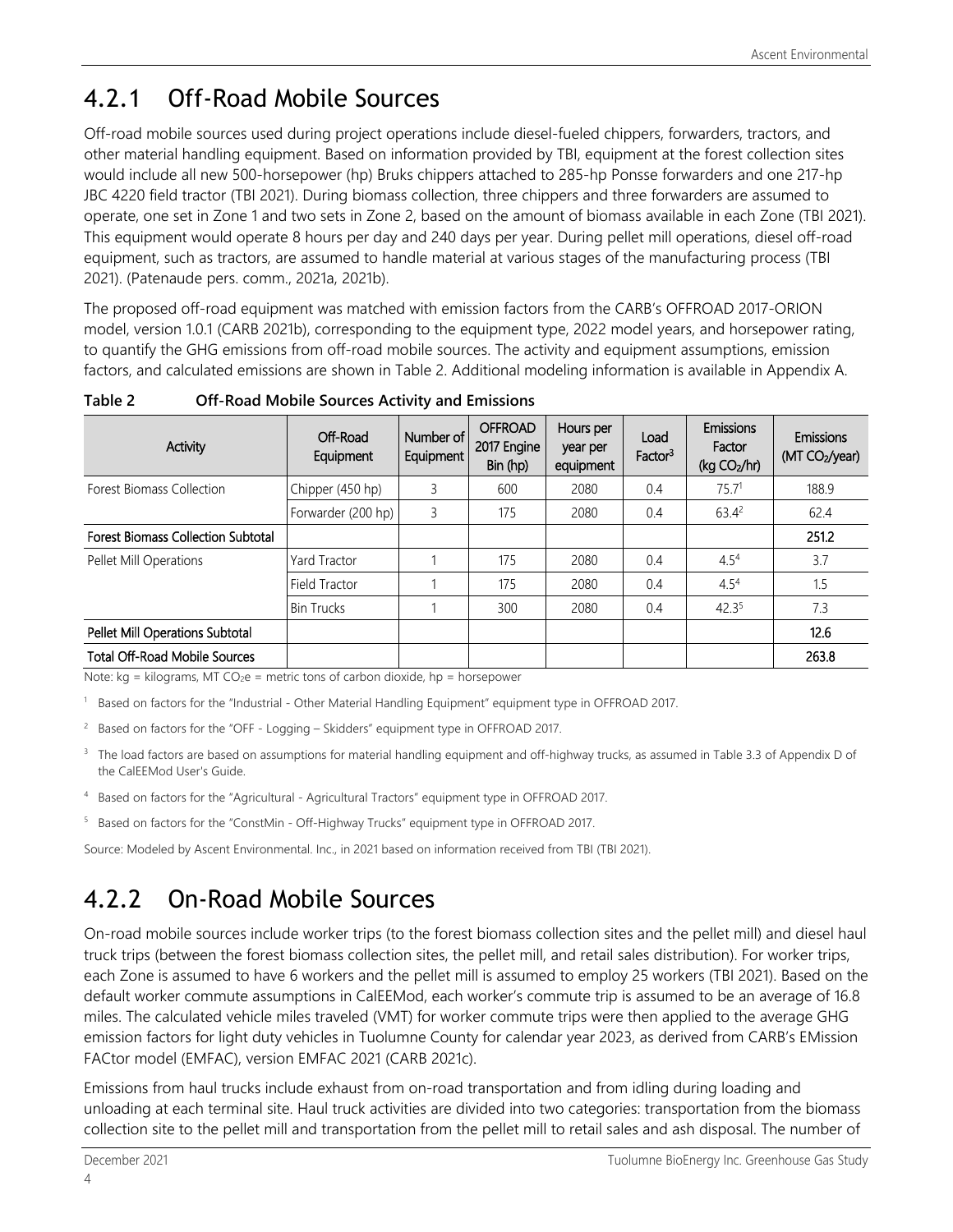haul trips for each category was calculated based on the tonnage of material needed to be transported, the capacity of the trucks, and the trip lengths. The project is anticipated to haul up to 12,821 BDT of biomass from Zone 1 and up to 27,473 BDT from Zone 2 annually to the project site. BDT refers to the equivalent tonnage of the biomass at zero percent moisture. Assuming the collected green biomass has a moisture content of 35 percent, the haul trucks are assumed to carry up to 19,724 tons of green biomass from Zone 1 and up to 42,265 tons from Zone 2. In all cases, trucks are assumed to carry 20 tons per load. The trip lengths from Zone 1 and 2 to the Project site were assumed to be 20 and 40 miles per trip, respectively, based on information provided by TBI. The trip length between the pellet mill and retail sales was assumed to be 50 miles, which is the approximate driving distance between the Project site and Merced, CA, which is the closest urban center. Trips outside of this range were not included due to the speculative nature of further retail destinations and the tonnages shipped beyond this range. Trucks were assumed to idle for a maximum of five minutes at each site (biomass collection and pellet mill) to account for loading and unloading activities. Under its adopted Airborne Toxic Control Measure set forth in Title 13 of the California Code of Regulations, Section 2485, CARB requires that diesel-fueled commercial motor vehicles with gross vehicle weight ratings greater than 10,000 pounds not idles for longer than five minutes at any location (CARB 2021d).

To calculate the emissions from haul trucks, the calculated VMT and total idling time for haul truck trips were applied to the average GHG emission factors for T6 in-state heavy duty diesel trucks in Tuolumne County for calendar year 2023 for 2022 truck model years, as derived from EMFAC 2021 (CARB 2021c). The project applicant has identified that all new vehicles would be purchased for this project, which would begin full operations in 2023 (Patenaude, pers comm., 2021b). Additional modeling information is available in Appendix A.

The on-road mobile source activity and vehicle trip assumptions, emission factors, and calculated emissions are shown in Table 3.

| Activity                                 | Trips per day | Trip length    | VMT per year | <b>Average Emissions</b><br>Factor <sup>1</sup><br>(g CO <sub>2</sub> e/mi) | Emissions<br>(MT CO <sub>2</sub> e/year) |
|------------------------------------------|---------------|----------------|--------------|-----------------------------------------------------------------------------|------------------------------------------|
| <b>Commute Trips</b>                     |               |                |              |                                                                             |                                          |
| Biomass Collection - Worker Trips        | 36            | 16.8           | 145,152      | 327.4                                                                       | 47.5                                     |
| Pellet Mill - Worker Trips               | 50            | 16.8           | 279,720      | 327.4                                                                       | 91.6                                     |
| Commute Trips Subtotal                   | 86            | <b>NA</b>      | 424,872      | NA.                                                                         | 139.1                                    |
| <b>Haul Trips</b>                        |               |                |              |                                                                             |                                          |
| Zone 1 Biomass Collection to Pellet Mill | 4.1           | 20             | 39,448       | 1,135.1                                                                     | 44.8                                     |
| Zone 2 Biomass Collection to Pellet Mill | 4.4           | 40             | 84,531       | 1,135.1                                                                     | 96.0                                     |
| Zone 1 Idling                            | 4.1           | 5 min per trip | <b>NA</b>    | 1.3 g CO <sub>2</sub> e/min                                                 | 0.01                                     |
| Zone 2 Idling                            | 4.4           | 5 min per trip | <b>NA</b>    | 1.3 g CO <sub>2</sub> e/min                                                 | 0.01                                     |
| <b>Biomass Collection Subtotal</b>       | <b>NA</b>     | <b>NA</b>      | 123,978      | <b>NA</b>                                                                   | 140.8                                    |
| Idling                                   | 8.5           | 5 min per trip | <b>NA</b>    | 1.7 g CO <sub>2</sub> e/min                                                 | 0.02                                     |
| Pellet Mill to Ash Disposal              | 0.15          |                | 0.29         | 1,148.6                                                                     | 0.08                                     |
| Pellet Mill to Retail Sales              | 6.25          | 50             | 625          | 1,148.6                                                                     | 170.3                                    |
| Pellet Mill Trips Subtotal               | 23            | <b>NA</b>      | 625.3        | <b>NA</b>                                                                   | 170.4                                    |
| Haul Trips Subtotal                      | 34.1          | <b>NA</b>      | 124,604      | <b>NA</b>                                                                   | 311.1                                    |
| <b>TOTAL On-Road Mobile Sources</b>      | 120.1         | <b>NA</b>      | 549,476      | <b>NA</b>                                                                   | 450.2                                    |

#### <span id="page-8-0"></span>**Table 3 On-Road Mobile Source Emissions**

Note: VMT = vehicle miles traveled,  $g =$  grams, MT = metric tons, CO<sub>2</sub>e = carbon dioxide equivalent, min = minute, NA = not applicable

<sup>1</sup> Commute trip average vehicle emission factors based on the LDA, LDT1, and LDT2 vehicle categories in EMFAC 2021. Haul truck emission factors based on the diesel "T6 instate heavy" vehicle category in EMFAC 2021. EMFAC 2021 results reflect conditions for Tuolumne County for calendar year 2023 and 2023 model years.

Source: Modeled by Ascent Environmental., Inc. in 2021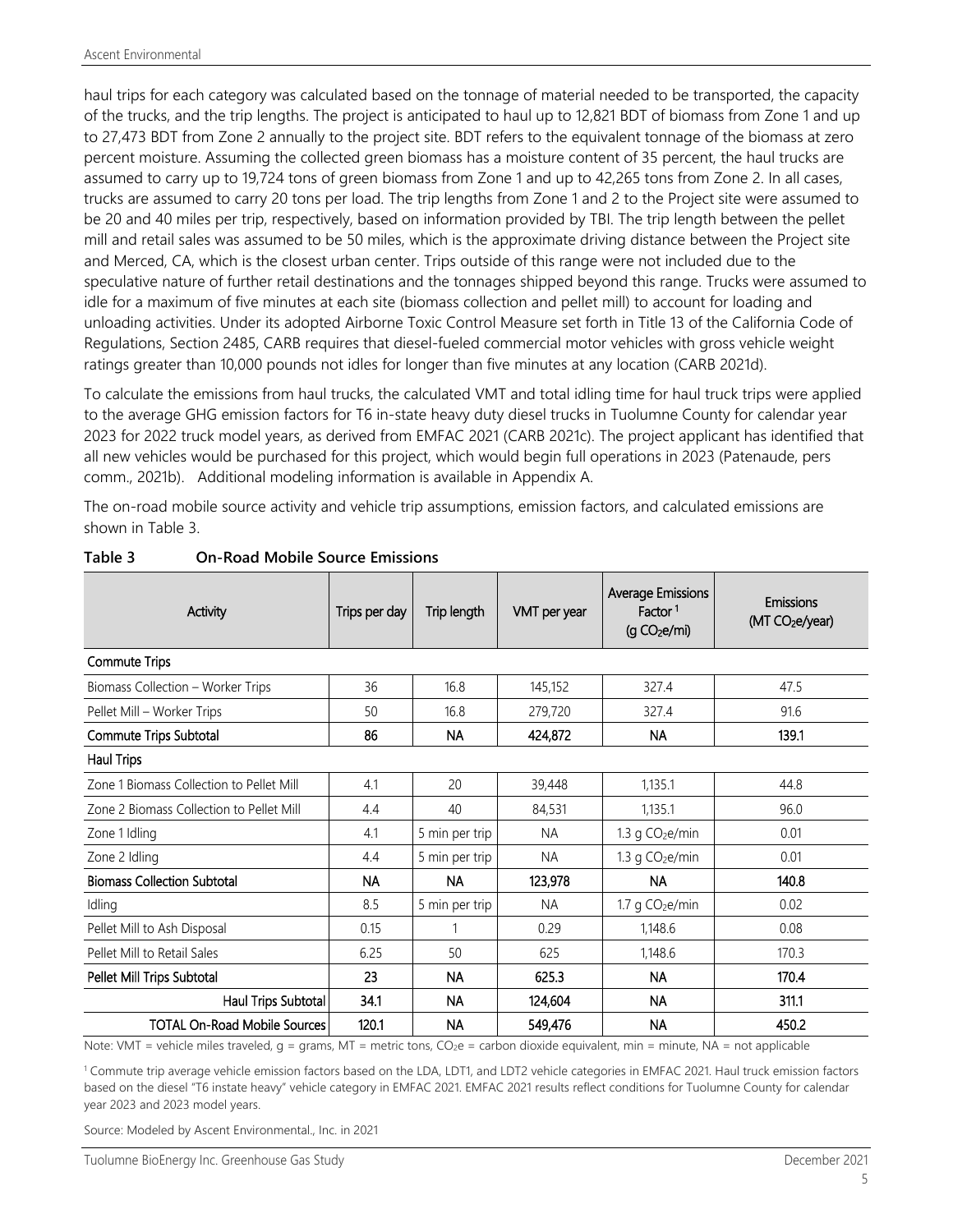#### 4.2.3 Pellet Mill Operations (Biomass Combustion)

The proposed Project operations at the pellet mill would result in GHG emissions from the on-site combustion of 9,293 BDT of biomass per year and in fugitive dust from the processing of 31,000 BDT of biomass for pellet production. Accounting for 12 percent moisture content in oven-dried biomass, this equates to 10,560 tons per year used for combustion and 35,227 tons per year used in pellet production. With respect to combustion, oven-dried tonnage contrasts with bone dry tonnage in that BDT is a metric of the fuel contained within biomass, as any moisture cannot be combusted. Woody biomass with a 12 percent moisture content has a combustion emission factor of 1,658 kilograms per  $CO<sub>2</sub>e$  per ton (The Climate Registry 2020). Based on this emissions factor, 10,560 tons of dried mass combusted per year results in a total emissions rate of 17,512 MT CO2e per year. These calculations are shown in additional detail in Appendix A.

Combustion of the wood pellets manufactured by the proposed Project are not included in this analysis. This is largely because the location at which these wood pellets would be combusted would be speculative, as they could occur anywhere in the country after they have been sold for retail distribution. The location is important when considering the determination of significance for GHG emissions is based on the state's GHG reduction targets, which are based on the State's directly generated emissions. The State's GHG emissions inventory does not include combustion of fuels exported out of the state (CARB 2021e). In addition, the Project would not result in net new consumption of wood pellets, but would rather replace pellets that may be sourced from less sustainable resources (e.g., virgin timber vs. biomass burn piles).

#### 4.2.4 Offset Pile Burning

Under a No Project alternative, the biomass collected for the proposed Project would otherwise be burned in piles at the forest collection sites. Based on a report released by the National Wildfire Coordinating Group (NWCG 2020), average pile burning generates 3,711 pounds of CO<sub>2</sub>e per bone dry ton (NWCG 2020: Table 4.1.1, Peterson, pers. comm,. 2021). Thus, the Project would avoid 67,832 MT  $CO<sub>2</sub>e$  that would be emitted annually from pile burning.

# 5 PROPOSED PROJECT EMISSIONS

Under the Project, GHG emissions would be generated by construction activities, off-road equipment, on-road haul trucks and worker trips, and combustion of biomass at the pellet mill. GHG emissions would also be avoided because the same biomass material delivered to the Project site would no longer be piled and burned in the forest. A summary breakdown of the of the emissions levels associated with these activities is provided in Table 4. See Appendix A for detailed parameters and calculations.

| <b>Emissions Source</b>                             | GHG Emissions (MT CO <sub>2</sub> e) |
|-----------------------------------------------------|--------------------------------------|
| Off-Road Equipment                                  | 53                                   |
| Worker Commute                                      | 139                                  |
| Haul Trips                                          | 311                                  |
| Biomass Combustion at the Pellet Mill               | 17,512                               |
| Amortized Construction Emissions <sup>1</sup>       |                                      |
| Total Emissions from Project                        | 18,018                               |
| Avoided GHG Emissions from Burning of Biomass Piles | $-67,832$                            |
| Net Change in GHG Emissions                         | $-49,814$                            |

#### <span id="page-9-0"></span>**Table 4 Off-Road Activity and Emissions**

Note: MT  $CO<sub>2</sub>e$  = metric tons of carbon dioxide

<sup>1</sup> Based on an assumed 30-year project lifespan.

Source: Modeled by Ascent Environmental. Inc., in 2021.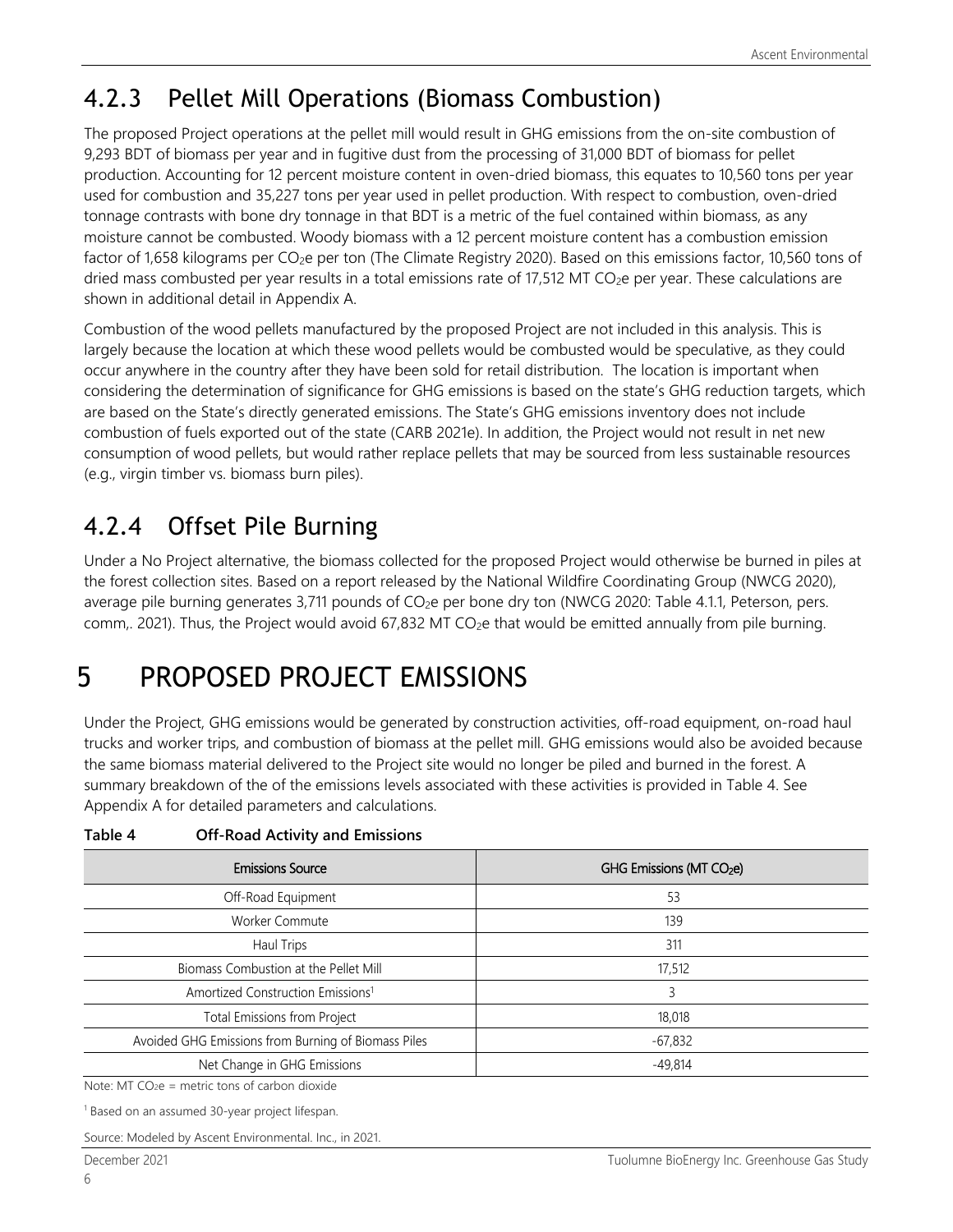As shown in Table 3, implementation of the project would result in a net reduction in GHG emissions of 49,814 MT CO<sub>2</sub>e. This is primarily because the open burning of biomass piles generates more emissions than the combustion of biomass at the pellet mill and other supporting activities. The estimates in Table 3 do not account for emissions associated with the fate of wood pellets sold by the pellet mill. Under existing conditions, the biomass that would be used by the Project would be piled and burned on site. As part of this Project, it is certain that the biomass would be utilized as an energy source both by the pellet mill as dried biomass and by the end consumers as wood pellets. Thus, the effect of utilizing biomass from this site on the project would result in a net decrease in GHG emissions because pile burning of this biomass would be avoided.

# 6 CONCLUSION

In summary, because hauling and combustion of biomass for the manufacture of wood pellets is less GHG intensive than pile burning on site, this Project would not result in a net increase in GHG emissions. For these reasons, this impact would be less than significant.

# 7 REFERENCES

CARB. *See* California Air Resources Board.

- California Air Pollution Control Officers Association. 2016. California Emissions Estimator Model Version 2016.3.2. Available: [http://www.caleemod.com/.](http://www.caleemod.com/) Accessed May 18, 2020.
- California Air Resources Board. 2017 (November). *California's 2017 Climate Change Scoping Plan*. Available: [https://ww3.arb.ca.gov/cc/scopingplan/scoping\\_plan\\_2017.pdf.](https://ww3.arb.ca.gov/cc/scopingplan/scoping_plan_2017.pdf) Accessed May 12, 2020.
- ———. 2021a. GHG Global Warming Potentials. Available: [https://ww2.arb.ca.gov/ghg-gwps.](https://ww2.arb.ca.gov/ghg-gwps) Accessed June 4, 2021.
- ———. 2021b. OFFROAD2017 Web Database. Available: [https://www.arb.ca.gov/orion/.](https://www.arb.ca.gov/orion/) Accessed June 4, 2021.
- ———. 2021c. EMFAC2021 v1.0.1. Available: [https://arb.ca.gov/emfac/emissions-inventory/.](https://arb.ca.gov/emfac/emissions-inventory/) Accessed June 4, 2021.
- ———. 2021d. Airborne Toxic Control Measure to Limit Diesel-Fueled Commercial Motor Vehicle Idling. Available: [https://ww2.arb.ca.gov/our-work/programs/atcm-to-limit-vehicle-idling/about.](https://ww2.arb.ca.gov/our-work/programs/atcm-to-limit-vehicle-idling/about) Accessed July 23, 2021.
- ———. 2021e. *California Greenhouse Gas Emissions for 2000 to 2018 Trends of Emissions and Other Indicators*. Available: [https://ww3.arb.ca.gov/cc/inventory/pubs/reports/2000\\_2018/ghg\\_inventory\\_trends\\_00-18.pdf.](https://ww3.arb.ca.gov/cc/inventory/pubs/reports/2000_2018/ghg_inventory_trends_00-18.pdf)  Accessed June 4, 2021.
- Department of Housing and Community Development. 2018 (October). *California Biomass Utilization Facility. Feedstock Supply Report.* Available: [https://www.hcd.ca.gov/community-development/disaster-recovery](https://www.hcd.ca.gov/community-development/disaster-recovery-programs/ndrc/docs/biomassfeedstocksupplyreport.pdf)[programs/ndrc/docs/biomassfeedstocksupplyreport.pdf.](https://www.hcd.ca.gov/community-development/disaster-recovery-programs/ndrc/docs/biomassfeedstocksupplyreport.pdf) Accessed November 19, 2021.
- Inch Calculator. 2021. Gravel Driveway Calculator. Available: [https://www.inchcalculator.com/gravel-driveway](https://www.inchcalculator.com/gravel-driveway-calculator/)[calculator/.](https://www.inchcalculator.com/gravel-driveway-calculator/) Accessed June 4, 2021.
- National Wildfire Coordinating Group. 2020 (November). *NWCG Smoke Management Guide for Prescribed Fire.* Available: [https://www.nwcg.gov/sites/default/files/publications/pms420-3.pdf.](https://www.nwcg.gov/sites/default/files/publications/pms420-3.pdf) Accessed June 4, 2021.
- NWCG. *See* National Wildfire Coordinating Group
- Patenaude, Etienne. President. Force Energy Systems. Calgary, Alberta. Canada. September 15, 2021a—email to Brenda Hom of Ascent Environmental regarding clarifications to air quality calculation assumptions.
	- ———. September 8, 2021b—email to Brenda Hom of Ascent Environmental regarding use of all new equipment that will be used for the project.